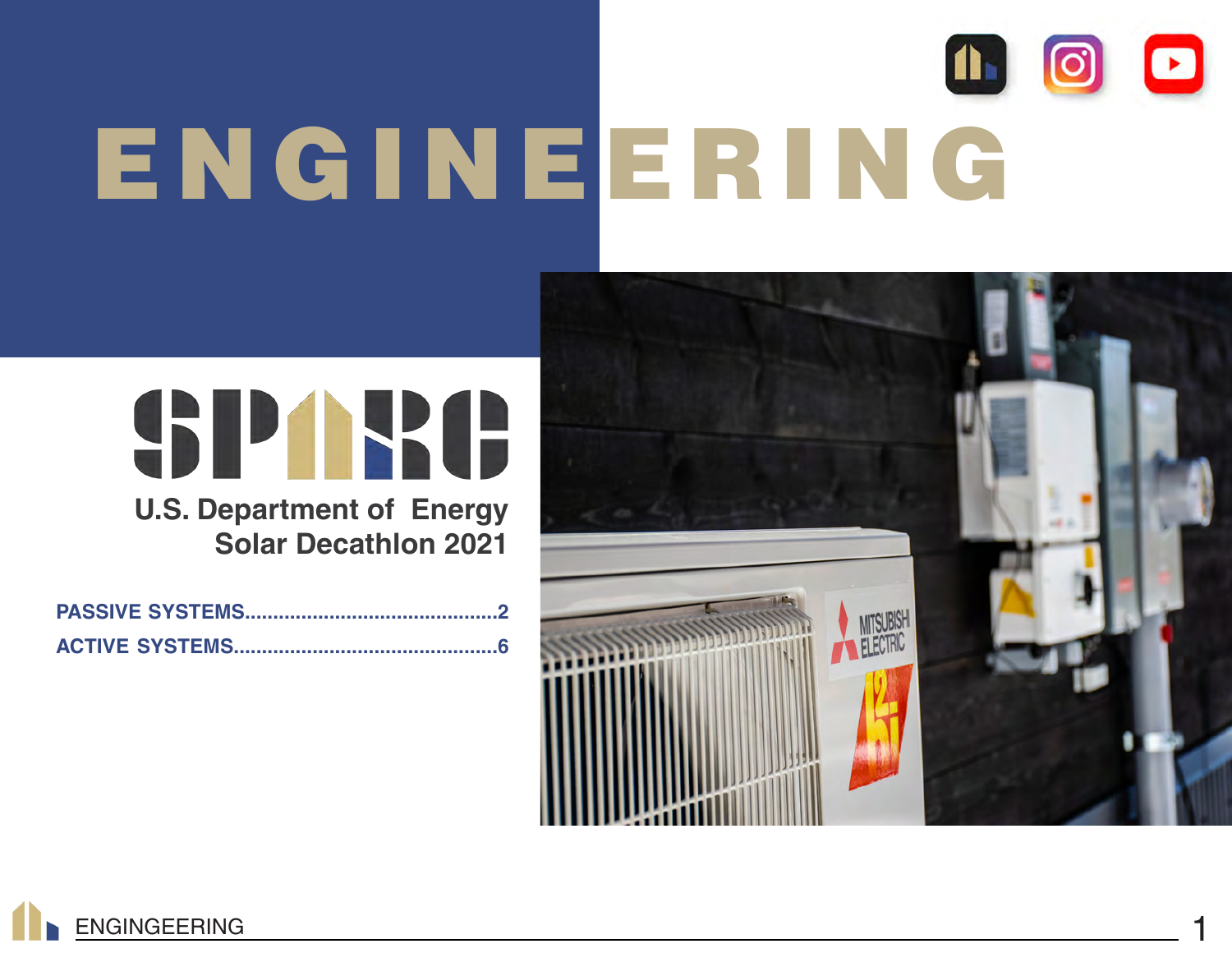![](_page_1_Picture_0.jpeg)

The SPARC House has the ambitious goal of being a model for sustainable, attainable living in cold climate mountain communities, while being a fully functional and durable home for up to four people on day one of occupancy. The design response demonstrates how available processes, materials, and technologies can be combined to create low-risk, affordable solutions for immediate response to our global energy and climate crises.

The result is rooted not in complex technology but rather in process. A performance based design-build approach was used to align expectations of critical stakeholders, identify design alternatives, and to move through each step of the designbuild process with a focus on performance goals.<sup>1</sup>

**RenewAire** 

**Group 4** WAC LIGHTING

The non-negotiable, performance goals agreed upon in conceptual design are described in Table 1.

Since the performance goals were wide reaching and interconnected, they could not be considered in isolation. As a first step to find an integrated solution, design charrettes with stakeholders were held and a software tool, Building Energy Optimization Tool (BEopt), was used to find the set of passive and active systems optimal for zero energy

| Performance<br>Goals | Non-negotiables                                                                                                                                                  | <b>Design response</b>                                                                                                                                   |
|----------------------|------------------------------------------------------------------------------------------------------------------------------------------------------------------|----------------------------------------------------------------------------------------------------------------------------------------------------------|
| Sustainability       | The house must consider the health<br>and safety of current and future<br>occupants/community                                                                    | All-electric house prepared for deeper<br>controllability and integration into an<br>electrifying grid; made of healthy<br>materials                     |
| Performance          | The house must produce more<br>energy over the course of one year<br>than it consumes                                                                            | Form; layering of passive and active<br>systems; high efficiency active<br>systems                                                                       |
| Attainability        | The house must be an affordable<br>option for permanent residents of<br>Fraser                                                                                   | Panelization; accessory dwelling unit<br>(ADU); prioritization of envelope and<br>building systems in budget allocation                                  |
| Resilience           | The house must be durable under<br>the extreme snow and cold<br>conditions of ASHRAE climate zone<br>7, and it must be an all-electric,<br>grid-integrated house | Continuous thermal and vapor<br>envelopes; thermal storage; thermal<br>resistance and some thermal<br>capacitance, automatic demand<br>response; battery |
| Community            | The house must serve to strengthen<br>the local community of Fraser                                                                                              | ADU; comfortable all-electric living<br>supporting local go-electric utility<br>campaign                                                                 |

Table 1: SPARC House non-negotiable performance goals and design response

at typical construction costs of a small home. The BEopt analysis helped confirm the solution set to include a high performance envelope, daylighting, natural ventilation, cold-climate-airsource heat pumps, an energy recovery ventilator (ERV), and, high efficiency appliances. An iterative design process was used to ensure each system specification would not negatively impact other project goals. In addition, quantitative analysis was performed on the final design using the Modelica Language to verify zero energy plus performance of the final construction documents. This tool was specifically selected to allow for future analysis of the building as a grid-integrated all-electric home. $2^3$ 

47 TERREDRMANDE

ALPEN

In parallel to equipment and material cost considerations, a design for mountain towns must consider labor costs and tight construction timelines during a short summer building season. To address these barriers, a prefabricated, panelized construction method was selected. The SPARC House was initially constructed in a Denver warehouse and transported as a set of partially-closed panels to the Fraser build site. Working in a climate-controlled indoor environment allowed for panel construction to commence in

early spring and for a weather barrier to be applied before being transported to Fraser. The detailed solution of the energy systems and construction methods that enabled the house to achieve all of the non-negotiable goals are described below.

sh^ne

Liemu NOCO

ACTIVE

#### PASSIVE SYSTEMS

The approach to the passive system design of the SPARC House allowed heat gain from solar radiance and solar power generation through site-specific positioning of three volumes. The envelope design limited the active system load by reducing infiltration, a common goal of many passive houses. Additionally, heat loss through the envelope was targeted with high R-value insulation, low U-factor windows, and combined use of selected window openings for views, daylighting, and natural ventilation.

#### Massing and orientation

Specifically, the site's setback lines required the foundation to be oriented 45-degrees off-axis. Initially, a southwest orientation was considered to align solar panel generation to projected late-day peak utility demand. However, shading from existing trees and regular afternoon storms required a southeast orientation to maximize energy production.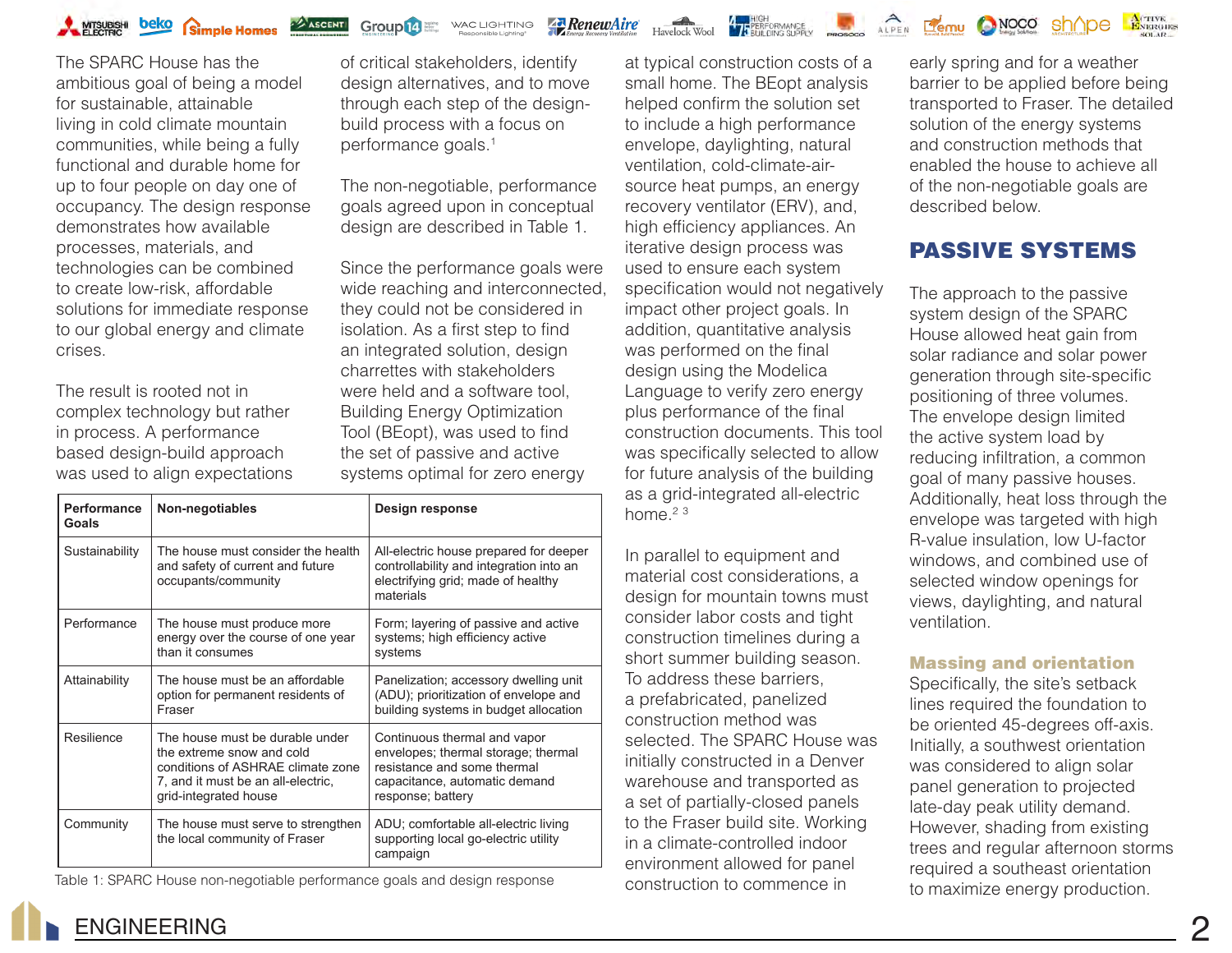![](_page_2_Picture_0.jpeg)

**Group 14** Strange WAC LIGHTING

**RenewAire** 

**47 HIGH**<br>**17 BERFORMANCE** Havelock Wool

![](_page_2_Picture_4.jpeg)

ACTIVE

Within the square footprint, the modules were positioned with two on the lower level and one on the upper north side. The stacked modules create the main house while the attached module is the ADU. The ADU will receive significant direct insolation, which is beneficial on the exterior for electricity generation and will aid in snowmelt on the shallower 3:12 ADU roof pitch. In the winter, the lower modules will receive the least amount of direct insolation but will have the higher internal load contribution due to higher typical occupant density, cooking, and electronics use. The upper main module will have the highest hourly heat loss and gain, primarily due to windows. Cross ventilation will allow for summer cooling of the second story space.

The windows were strategically placed to allow for cross ventilation, views and daylight, with an average window-to-wall ratio of no more than 20% on each of the full facades. The north wall has only two small windows for ventilation to maintain its thermal integrity. The glazing specification on each facade was tuned by orientation, however the SHGC and U-factor was kept low in all cases. Passive solar as a holistic heating strategy was not employed due to the small size and air tightness of each module and potential for overheating.

The awning windows meant for natural ventilation, daylight, and views of peaks have a solar heat gain coefficient (SHGC) of 0.22, while the southeast windows near seating and sleeping spaces have a SHGC of 0.27. All windows are quadruple-lite and are the lowest U-factor available for the product used and operation style, ranging from 0.11 for the fixed windows to 0.16 for the sliding glass door. Fiberglass frames and triple seals were included for thermal integrity and durability of the windows over time in the harsh climate.

Relative hourly heating load per module

| 30% (without site context)<br>ADU               | Sensible heat loss |
|-------------------------------------------------|--------------------|
|                                                 | 30%                |
| 34% (without site context)<br>29%<br>Lower main |                    |
| 36%<br>41%<br>Upper main                        |                    |

Figure 2: Relative hourly heating load per module

To allow for additional solar shading and weather protection, the windows were recessed midway in the thick exterior walls, while maintaining functional horizontal space on the interior sill. Windows represent one of the primary shifts of budget to

the envelope. High performance windows were used because they are critical to energy performance and costs in cold climates, while providing views and a sense of spaciousness for the occupants living within a small footprint design. Costs were

![](_page_2_Figure_14.jpeg)

Figure 1: Volumetric division of ADU and Main Unit Figure 3: High performance windows

![](_page_2_Picture_16.jpeg)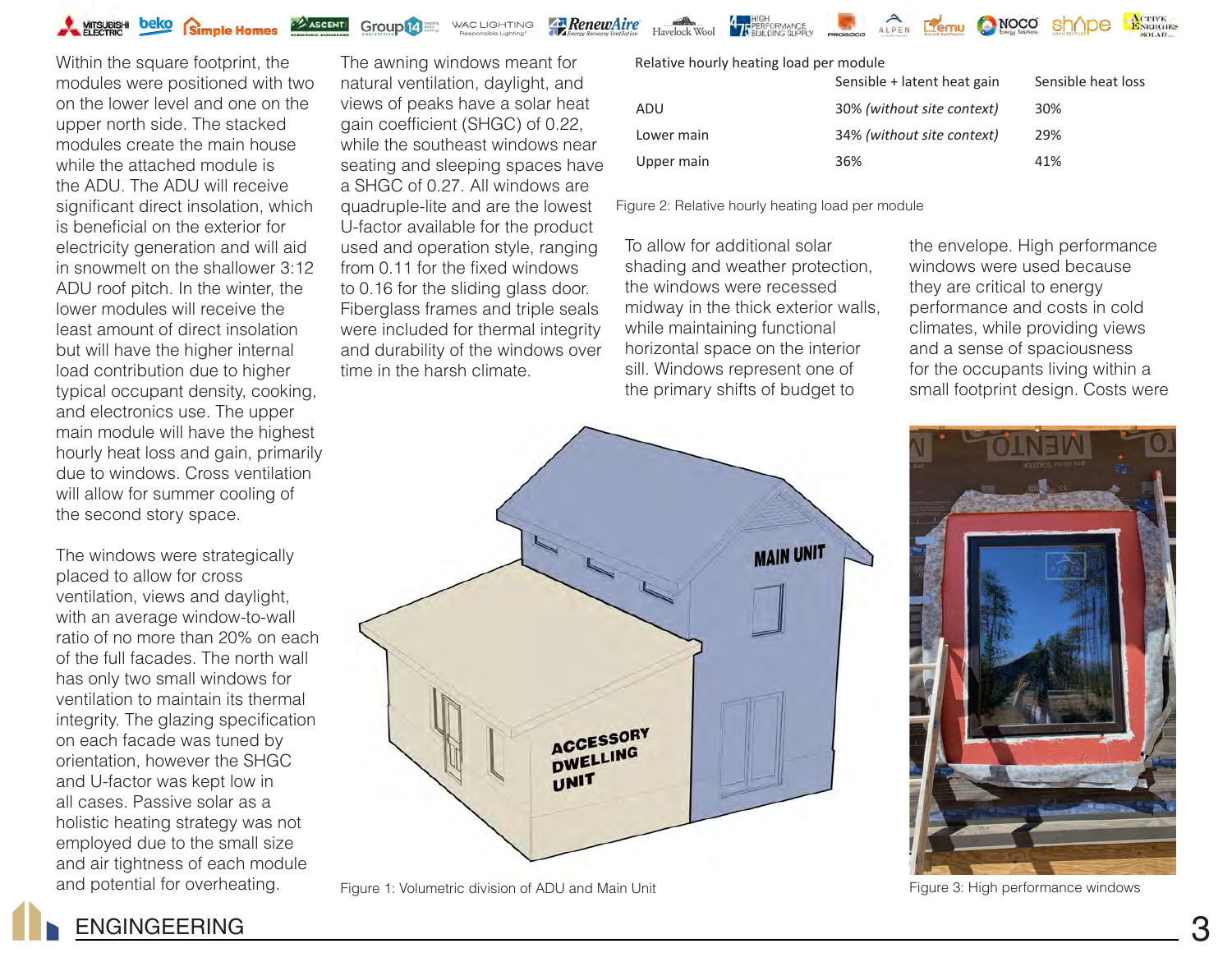controlled by limiting window size variation and by not using custom shapes, styles, or operating characteristics.

Simple Homes

MITSUBISHI **beko** 

A gable roof was used on the main house, with a shed roof on the ADU. The height of the walls and roof were set to maximize ceiling height while accounting for transportation load size restrictions from Denver to Fraser. The main gable roof has a pitch of 9:12 to encourage snow shedding to maintain solar panel production. The lower shed roof pitch of 3:12 allowed for placement of windows on the upper main module for cross ventilation. This roof can be reached with a snow rake for snow removal as needed. The modules were placed in the square footprint of the SPARC House site but can be shifted in other instances to create space for shielding outdoor equipment from wind or to create separate outdoor space for the main and ADU residents.

ENGINEERING 4 The attics of both modules under a roof are vented. This allowed for the use of wool batt insulation as the primary insulation to be used next to all living spaces. Additionally, venting allows for a cool roof, limiting potential for ice damming. In order to allow for annual inspection of moisture buildup and batt compression, each attic was equipped with entry points. The attic doors were insulated, sealed, and placed

![](_page_3_Picture_3.jpeg)

**Za RenewAire** 

Figure 4: SPARC House showing roofs, PV, and outdoor minisplit units

away from bathrooms to prevent vapor movement through the hatches.

**WAC LIGHTING** 

Group<sup>14</sup>

#### Construction Methods

Panelized construction was selected due to its potential for fast production, low material waste, and high-quality fabrication results.4 The specific panel style used was based on the "Best" wall described by architect, Greg La Vardera.<sup>5</sup>

The "Best" wall uses common building materials, in this case 2x8s for framing, which allow for ease of construction while providing additional capacity for insulation compared to a typical home. (The SPARC House design achieved R-42 for the walls and R-59 for the roof.) The SPARC House demonstrates the innovative practice of prefabricating a "Best" wall assembly in partially closed form. To date, most panelized construction uses open panels, with just the wood framing transported to the site. This allows for onsite inspection of the structure prior to the addition of insulation or weather and vapor barriers. In contrast, the SPARC House panels were filled with the wool batt insulation and closed with the vapor/air barrier on the interior and weather resistive barrier on the exterior before leaving the warehouse. Application of batt insulation in

the warehouse can allow for tight fits, without compression, and securing at the top of panels to limit sagging over time. Extra laps of barrier material were left on each panel to allow for wrapping during panel setting, creating the continuous air barrier between walls, modules, and floors. Since the local authority having jurisdiction must inspect the structure, prefabrication in a different location can prove problematic. To mitigate this, the town was included in the planning conversations and a plan was created for remote inspection through photographs. The process at large was successful although lessons were learned about how to detail the barriers in the warehouse to prevent the need for onsite rework.

Liemu NOCO

ACTIVE<br>ENERGIES

During prefabrication in the warehouse, a laser guide was used to show nailing patterns on the sheathing and a mechanical table was used to flip the panels, which were primary tools for decreasing production time and increasing production quality. After completion, the panels

![](_page_3_Figure_12.jpeg)

Figure 5: The "Best" wall design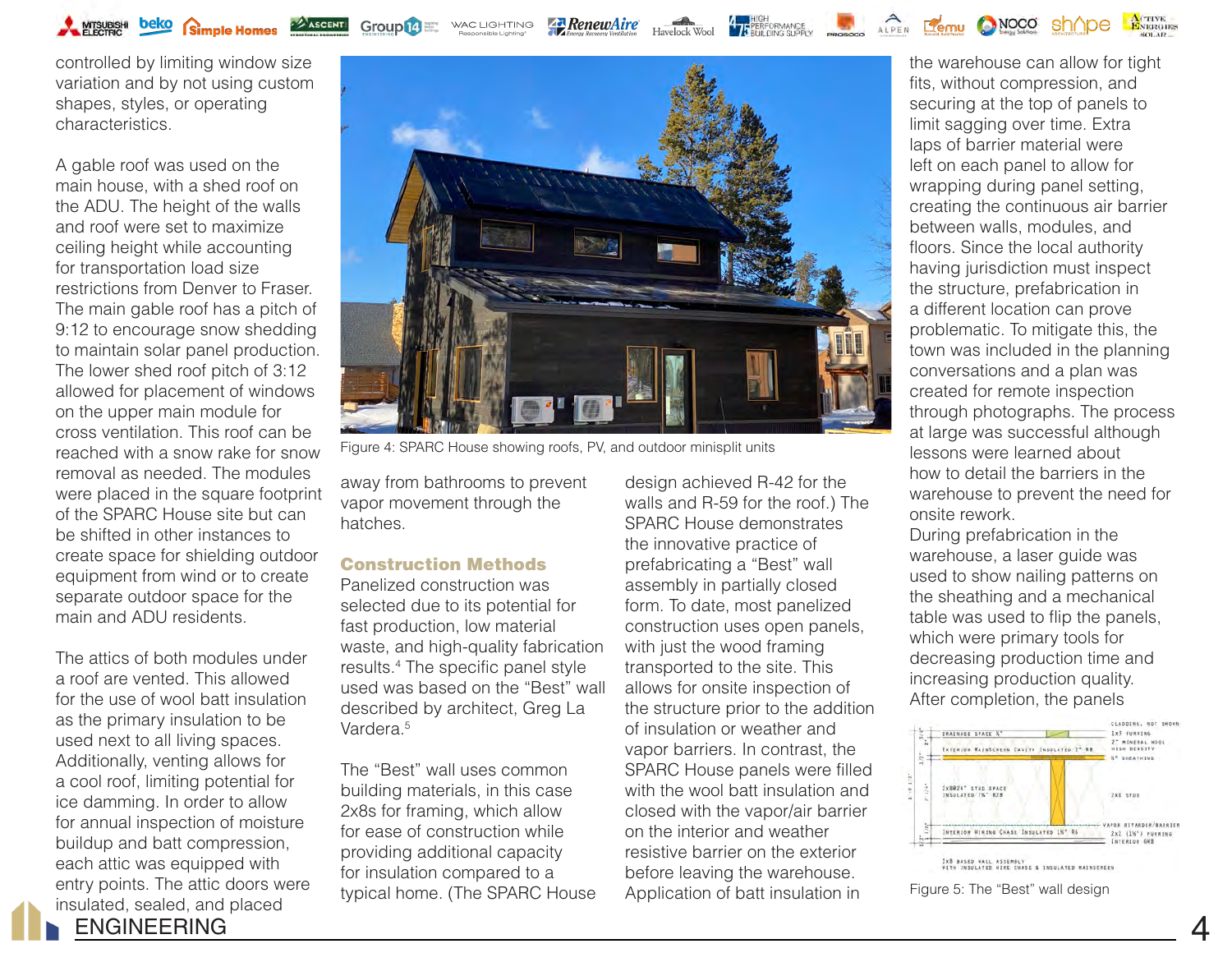MTSUBISHI **beko** Simple Homes

**Group 14** WAC LIGHTING

**ASCENTI** 

*ARenewAire* 

Havelock Wool **THERE ORMANCE** 

![](_page_4_Picture_4.jpeg)

were transported to Fraser and assembled on site in just two days, one day for wall panel setting and one day for roof trusses.

#### Envelope layers

The separate and continuous enclosures for weather protection, vapor transport, and insulation was the primary strategy used to create a high performance, durable envelope for a cold climate. Disaggregated weather and vapor barriers were part of a multilayer approach to reduce moisture accumulation in the walls and roof, a particular concern in Fraser where much of the precipitation has the potential to refreeze and expand under crevices in the envelope. This is even more pertinent when

![](_page_4_Picture_8.jpeg)

Figure 6: The CU Boulder Team working at Simple Homes' factory

![](_page_4_Picture_10.jpeg)

Figure 7: SPARC House panels on truck

moisture accumulation in roof and attic spaces go unnoticed in dry climates and mold or fungus accumulates, leading to costly repairs. The air barrier used (ProClima Intello Plus) is considered an "intelligent" vapor barrier because it prevents vapor from entering the wall cavity and entering the attic, keeping moisture created in the house, inside the vapor shell. The weather barrier (ProClima Solitex Mento) keeps bulk moisture outside of the wall assembly. In typical dry Colorado conditions, the envelope will dry in an outward direction and interior moisture accumulation will be maintained at appropriate levels with mechanical ventilation. However, if moisture accumulates in the wall assembly and on the vapor barrier during high exterior

![](_page_4_Picture_13.jpeg)

Figure 8: Crane placing panel on floor box

humidity conditions or due to condensation, the material can let moisture through to allow drying of the wall assembly toward the interior. This flexibility is useful for a house with small spaces and with insulation inside the wall cavities versus all continuous exterior.

To preserve the continuous air barrier, the SPARC House design included a 2x8 wall framing and horizontal furring strips to create an MEP chase outside of the continuous air barrier. (During construction the use of the 2x2 furring strip chase for electrical conduit was vetoed at the discretion of the electrical inspector. Under this interpretation of the electrical code a similar method of construction could be

used with a 2x4 wall framing and 2x4 furring strip to create a larger chase. Due to time and budget constraints construction of the SPARC House continued with electrical conduit running through the main wall framing although the number of punctures created in the weather barrier is unideal. However, the chase is a viable solution, perhaps with the use of Romex, which was corroborated by experienced architects and the project electrician.) In addition to the energy performance and durability of the envelope layers, the materials used also exhibit low global warming potential through the use of limited foams and adhesives. Materials that contribute to good indoor environmental quality were selected such as no-VOC

![](_page_4_Picture_18.jpeg)

Figure 9: ProClima Solitex Mento on house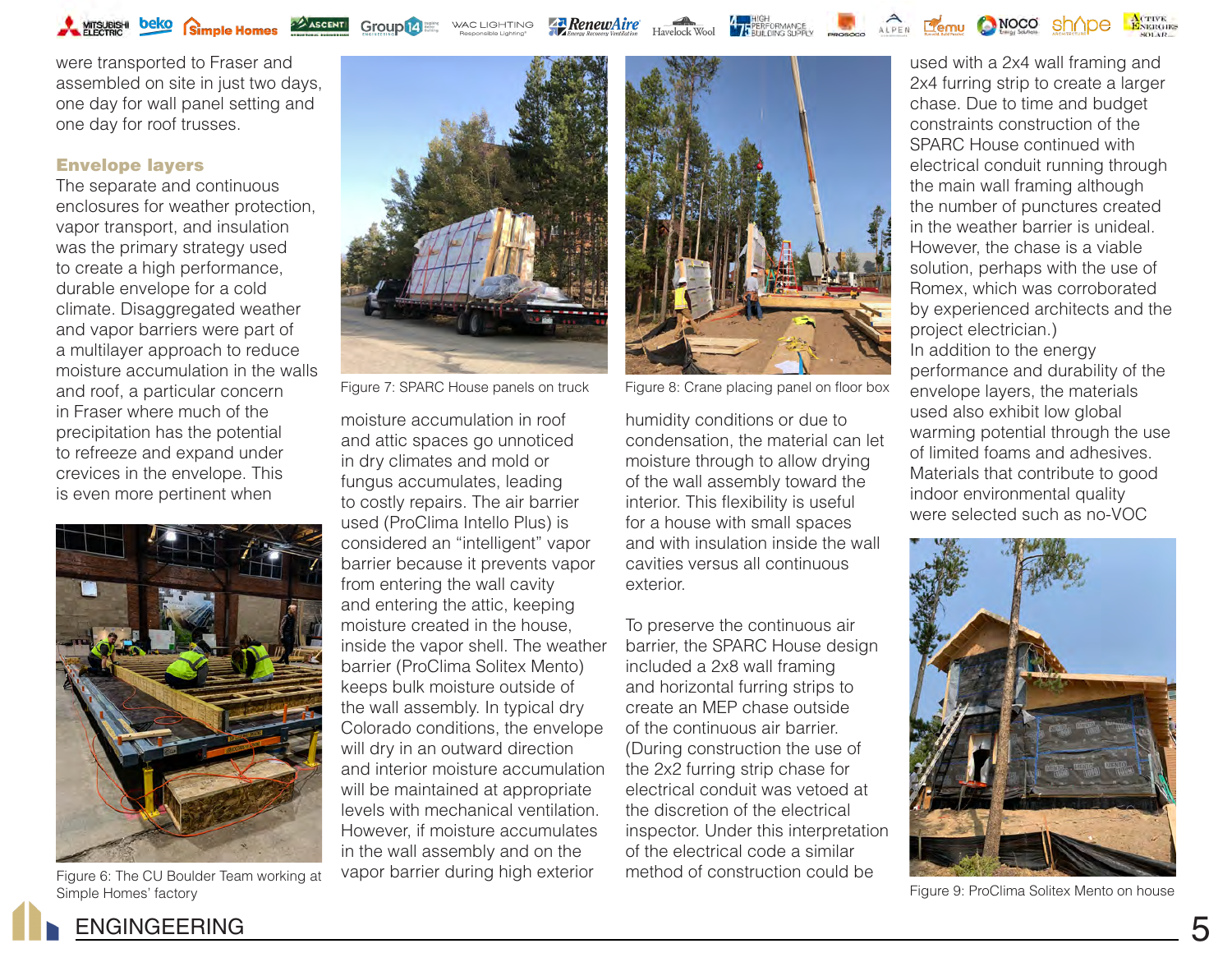![](_page_5_Picture_0.jpeg)

Group<sup>14</sup> WAC LIGHTING

paint and sheep's wool insulation at the interior wall, which is an antibacterial and a low mold growth option.

#### ACTIVE SYSTEMS

#### HVAC System

The HVAC system for the SPARC House used a solution that affected both energy costs and carbon emissions.<sup>6</sup> The solution consisted of three outdoor heat pump units ("mini splits"), electric radiant baseboards, and an ERV. Mini split systems, which provide heating and cooling through heat exchange with the outdoor air, are an energy efficient option for extreme climates. Because the mini split system does not provide ventilation, energy is saved by recyclinging pre-conditioned air. When ventilation is necessary to evacuate air from the house the ERV uses an air-to-air energy exchange to retain the humidity of the exhaust air and pre-condition supply air. This preconditioning occurs in both winter and in the summer, and in the latter case can assist natural ventilation by reducing the latent load introduced on rare humid days. By providing three individual mini split units SPARC is able to maintain three thermal zones, naturally divided by the three main living spaces (the ADU, lower main living area, and upper main work and sleep area), which further

eliminates excess heating and cooling. For example, when the ADU is unoccupied, the heating

**RenewAire** 

![](_page_5_Picture_7.jpeg)

Figure 10: In-set window and wall layers

![](_page_5_Picture_9.jpeg)

setpoint of that zone can be reduced in order to save power.

475 PERFORMANCE

In order to improve the efficacy of the mini split system, and to limit refrigeration line runs, the outdoor unit was located on the south and east facades of the house. Because the heat pump relies on the effective outdoor air temperature (a combination of the Ambient Air Temperature and the Mean Radiant Temperature), placing them in sunny locations will allow the heat pumps to

operate even when the ambient temperature is below the cutout temperature. Additionally an ERV was specified to retain some latent heat in the house. ERVs, rather than the more common Heat Recovery Ventilation (HRV) use a direct air-to-air heat exchange to preserve humidity that is built up in the exhaust air. Moisture retention was an integral part of achieving thermal comfort in accordance with the ASHRAF Standard 55 guidelines, a guideline useful for ensuring adequate HVAC design.

ALPEN **L'emu CNOCO** shope

ACTIVE

![](_page_5_Figure_14.jpeg)

Figure 11: Air barrier lining interior Figure 12: SPARC House section view showing critical vapor barrier wrap points

![](_page_5_Picture_16.jpeg)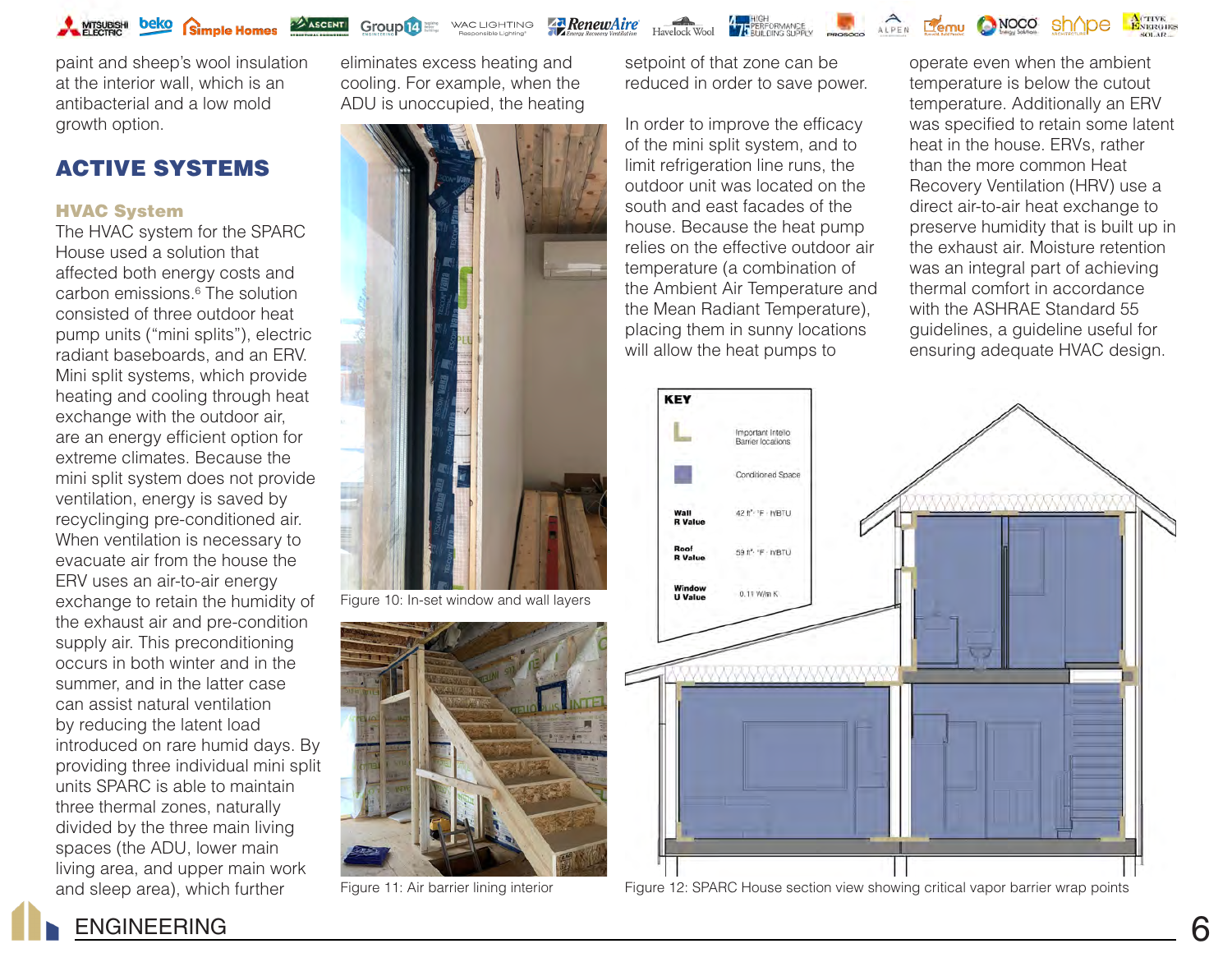![](_page_6_Picture_0.jpeg)

**Group 14** WAC LIGHTING **ASCENT** 

*ARenewAire* 

Havelock Wool

**THE PERFORMANCE** 

ACTIVE ALPEN **L'emu (NOCO sh^ne** 

The ERV was selected for cost, efficiency of a passive defrost approach, and size. The Renewaire EV Premium M product sits on the ceiling of the small mechanical room, out of range of electrical panel clearances. It is approximately two-to-three times less expensive than a top-ofthe-line alternative, which would not pay back for more than 30 years with an estimated energy cost improvement of \$50/year. These alternative systems achieve higher efficiency mainly through preheat and defrost cycles that allow the ERV to deliver air at comfortable temperatures in the coldest of temperatures. Instead, in the selected system, outdoor air from the Renewaire ERV, which is expected to be 45 degrees Fahrenheit as a worst case scenario, is introduced near the indoor units of the heat pump, and away from occupant sitting locations. Placing the air vents next to the indoor units encourages conditioning of outdoor air before it reaches the

![](_page_6_Picture_7.jpeg)

occupants. Additionally, the ERV pulls air from the crawl space to put slight depressurization on the attic to prevent moisture accumulation and allow crawl space to be ventilated without need for additional resistance heater as would be the case with direct outside air.

Mini split systems are naturally limited in their ability to exchange heat with the outdoor air when the outdoor air drops significantly. The Mitsubishi mini split systems installed in the SPARC House maintain 70% heating capacity at -13 degrees Fahrenheit, which is expected to occur for only nine hours per year. During extreme conditions electric radiant backup heat is designed to maintain 46% of the heating load, maintaining a temperature close to 40 degrees Fahrenheit, and this is not accounting for the still available, just reduced heating capacity of the heat pumps. The resistance heaters are installed in strategic locations to improve comfort. For example, a kickspace unit is used in the lower main unit where occupants will largely be walking and standing in the nearby kitchen. Cove units are used in bedrooms instead of baseboards for better form factor from heater to bed. The electric resistance was locked out for use during the heat pump's typical operating temperatures. Figure 13: ERV on ceiling of mech room temperatures. The state of the Figure 15: Outdoor mini split

![](_page_6_Figure_11.jpeg)

![](_page_6_Picture_12.jpeg)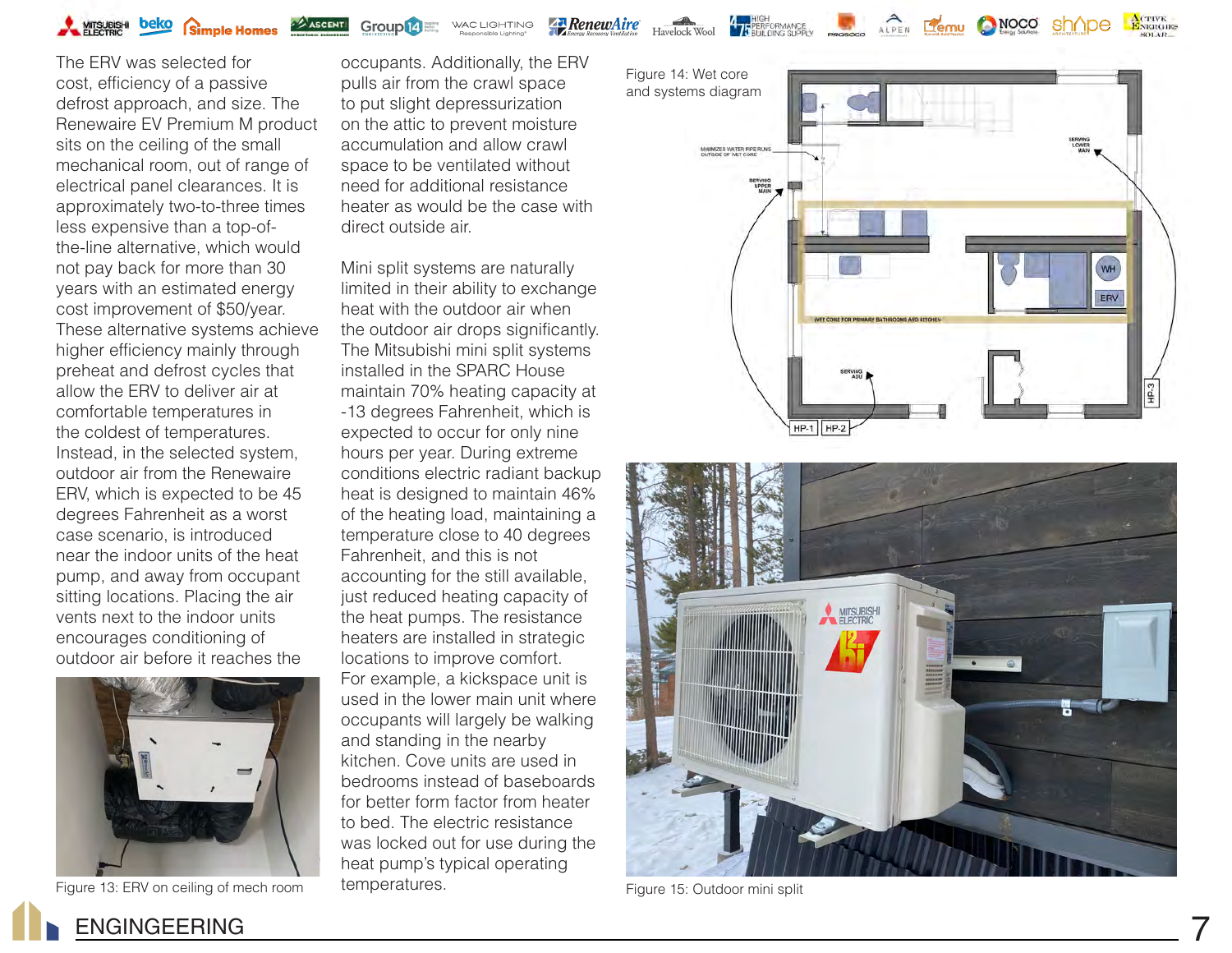![](_page_7_Picture_0.jpeg)

#### Water Heater

The use of thermal energy storage in tanked water heaters was the primary driver in selecting a water heater. While a heat pump water heater was considered to lower the electricity consumption of the water heater, in a heating dominated climate using a heat pump to pull heat from the living space would drive up the HVAC cost of the house and introduce noise and cool air next to the ADU bedroom. Therefore, a 50-gallon resistive electric water heater by A.O. Smith was used. Since water heater tanks typically have very low energy loss through the tank walls, hot water will increase the demand response flexibility of the SPARC House. Automatic demand response was integrated into the unit using a SkyCentrics CTA-2045 module, which offered connectivity via the Home Energy Management System described below.

#### Lighting

The hardwired electric lighting scheme consisted of an ambient layer of warm but efficacious

light at the living and working areas of the house. Recessed downlights in the lower main area and ADU provide ambient lighting for movement through the space, and near the main kitchen and ADU kitchenette. Additional undercabinet lighting at the kitchens reduces shadows on

working surfaces. The downlights were placed only in areas where recessing the luminaries did not penetrate an air barrier. A soffit was installed in the ADU for this purpose. Sconces with diffuse, luminous surfaces and distribution onto nearby walls provide surface lighting near living spaces for the dual purpose of functional lighting and to suggest warmth near the seating areas. A sconce mounting was used specifically to enable mounting in the wall's electrical chase instead of in the ceiling, which would require penetration and sealing of the continuous air barrier. Throughout the house, light colored surfaces and mirrors compliment the surface illumination to create a sense of spaciousness in the small footprint. Each unique luminaire type in the house, in each module, was put on its own lighting control zone so that each space can have a range of lighting scenes. This contributes to a unique function and feel of the zone needed at specific times of day. This helps the small footprint meet a range of space needs. The equipment was specified as WAC's 90 lumens per watt luminaire efficacy options, which guarantees high efficacy over time relative to screw base, plug-in options. The lighting control intent is manualon with automatic-off at regularly scheduled times of day through

the Home Energy Management

![](_page_7_Picture_7.jpeg)

**4** 75 PERFORMANCE

ALPEN

Liemu NOCO

**RenewAire** 

WAC LIGHTING

Group 14

Figure 16: Electric lighting in the house

System in coordination with the Lutron Caseta wireless wall switches and controllable relays. The off times coincide with high daylight hours, as well as midnight to offer a reset to all-off status of luminaires in the house.

#### Auxiliary Appliances

Home appliances such as cooktops, washing machines, and dishwashers meet or exceed Energy Star standards. Through careful selection of appliances, the SPARC House showcases not only the low energy cost of these appliances, but also practical improvements over their conventional counterparts. In the main kitchen, the induction cooktop provides even heat

supply, faster cook times, and lower residual heat than gas powered or conventional stoves. The heat pump dryer, for example, removes the need for ventilation penetrations on the north facade and prevents moisture in the closet, which could move into the walls and attic. Even though heat pump based appliances are generally discouraged in heating dominated climates, the additional demand of a dryer was determined to be very little compared to the potential losses created by puncturing the north wall. Additionally, the use of the dryer can be timed to prevent noise and cooling near the master bedroom.

ACTIVE ENERGIES

Smaller plugs loads are integrated into the Home Energy Management System through the use of smart plugs. Two smart plugs in the main suite, and two smart plugs in the ADU may be scheduled to provide the owner with additional functionality (i.e. timers on lamps) or can be remotely shut off at arbitrary times for demand response.

#### Home Energy Management System

All major components of the SPARC House active systems are integrated with a Home Energy Management System (HEMS) for both typical daily operation

![](_page_7_Picture_16.jpeg)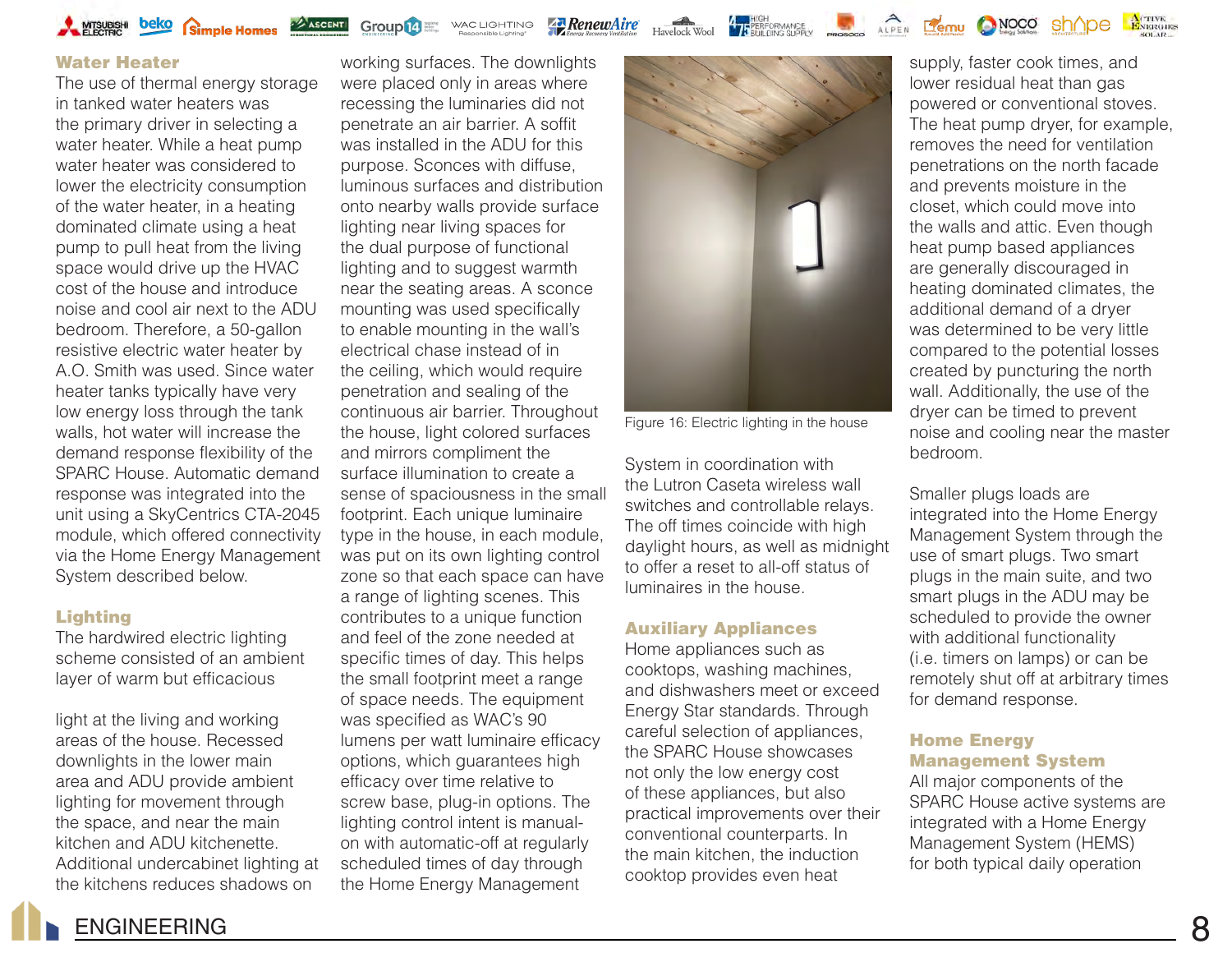![](_page_8_Picture_0.jpeg)

**Group 14** 

**ASCENT** 

*ARenewAire* 

ALPEN LIEMU CINOCO Shope

and demand response when requested by the local utility. High demand systems such as the heat pumps, electric radiant cove heaters and the domestic water heater are integrated for the purpose of demand response, while lighting and appliance monitoring are added for occupant comfort.

Currently, bi-directional flow to and from electric vehicles is limited due to utility restrictions and/or UL listing of equipment. When available, it is the preferred solution to energy storage for the SPARC House so that the batteries in the car can serve a dual purpose gvein the limited conditioned space to place a home battery. As a demonstration aspect of the house, and as a feasible path forward for other houses and owners, a temporary battery will be installed in partnership with a solar plus storage installer in the Rocky Mountain Region who is actively working with manufacturers and home owners on currently viable solutions. As part of the demonstration, the recommended integration of the battery in the HEMS and suggested control algorithm for the battery is described below.

Under normal operating conditions the SPARC House should be able to maintain all conventional loads

specified by the homeowners. However, during periods of demand response the home must be able to automatically respond to utility requests while maintaining occupant comfort. In order to achieve an automated response, the HEMS will rely on the open-source Home-Assistant (HASSIO) platform which integrates many commercially

available IoT devices through manufacturer provided application programming interfaces (APIs). HASSIO was selected over other commercial Building Automation System protocols such as BACnet because smart devices with open APIs are more broadly available for residential applications. Additionally, the open-source platform does not require annual/

Havelock Wool **4 HIGH** 

integration fees and it enables the homeowners to add controllable systems over time as devices, selected for initial costs, are replaced with integrated WiFi capability.

ACTIVE

During a period of requested demand response the HEMS will schedule loads as determined by their importance in keeping

![](_page_8_Figure_11.jpeg)

Figure 17: Controls diagram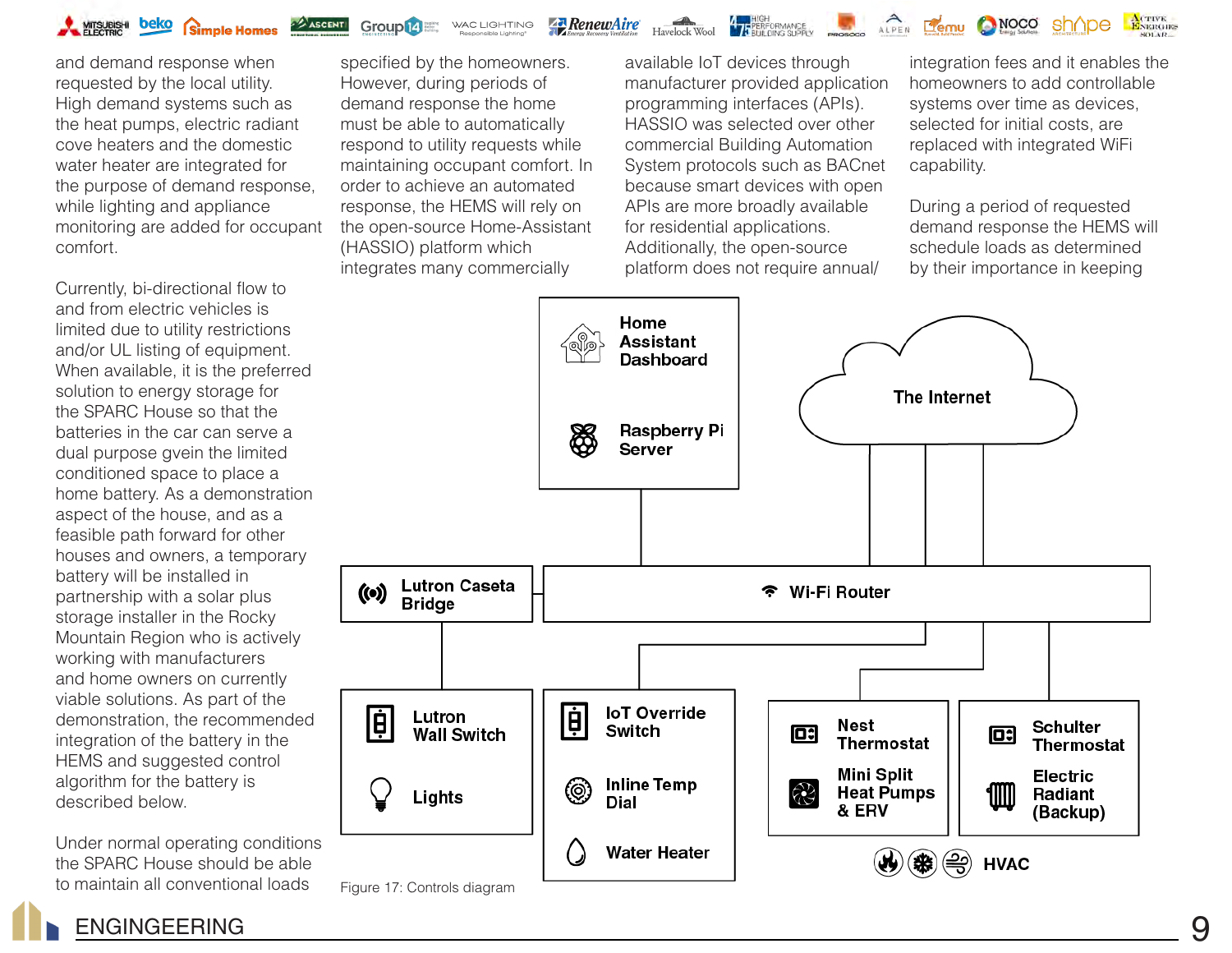![](_page_9_Picture_0.jpeg)

the home comfortable and their energy consumption.

#### Loads in the SPARC House are shed as follows:

- 1. Domestic water heater
- 2. Zone air thermal loads
- 3. Lighting
- 4. Auxiliary plug loads

Thermal loads are shed first since they act as energy storage and the temperature drop will not be immediately noticeable. In particular, the domestic water heater (DHW) takes the lowest priority in load scheduling due to the low probability of hot

water demand during a demand response period. Higher priority loads that would be used in emergencies (i.e. minimal lighting and heating to maintain the lowest acceptable temperature) will only be overridden when the house experiences a power outage since they will be immediately noticeable. For a more in depth review of how the Building Automation System is used for demand response and gridislanding capabilities we refer to the Resilience section.

WAC LIGHTING

Group<sup>14</sup>

#### Energy Performance

The combination of passive strategies, efficient active systems, and twenty four solar panels enables the home to produce more energy than it

consumes over the course of one year. A Nissan Leaf at 10,000 annual driving miles is included in the energy consumption. The energy production is from Trina panels and a SolarEdge inverter, with power optimizers on each of two differently oriented strings. The home energy model, with modifications for as-built assumptions shows the following expected total energy consumption, production, and annual net production.

**17 PERFORMANCE** 

#### **Conclusion**

**RenewAire** 

A performance-based designbuild process allowed for the SPARC House non-negotiable engineering goals to be achieved; system options were compared and evaluated relative to the five

and ongoing through occupancy. The resulting house is a viable, all-electric house for mountain communities prepared for deeper grid integration and controllability over time. The passive systems and materials create a healthy, livable indoor space that, when layered with the efficient cold climate heat pumps, ERV, and efficient appliances, will produce more energy than it consumes on an annual basis. With the rental income of the ADU, the house is attainable, not for all, but with a combined household income of less than \$73,000, which is under the median household income in Colorado.7 The cost considerations of the construction method, prioritizing cost toward the energy systems and envelope, using currently available equipment, and evaluating each equipment purchase shows that an attainable, zero energy plus house is possible.

goals starting in concept design

sh^ne

NOCO

 $A$ 

Lemu

ACTIVE

![](_page_9_Picture_15.jpeg)

Table 2: Annual energy consumption The Contract of the Table 2: Annual energy consumption Figure 18: SPARC House after completion of the roof

|                         | <b>Baseline (kWh)</b> | <b>SPARC House (kWh)</b> |
|-------------------------|-----------------------|--------------------------|
| <b>HVAC</b>             | 4,996                 | 2,196                    |
| <b>Hot Water</b>        | 3,970                 | 2,203                    |
| <b>Lighting</b>         | 906                   | 7,80                     |
| <b>MELs</b>             | 5,217                 | 3,645                    |
| <b>Electric Vehicle</b> | <b>NA</b>             | 2,681                    |
| <b>PV Production</b>    | <b>NA</b>             | 11,826                   |
| <b>Net Energy</b>       | 15,089                | $-321$                   |

### ENGINEERING 10